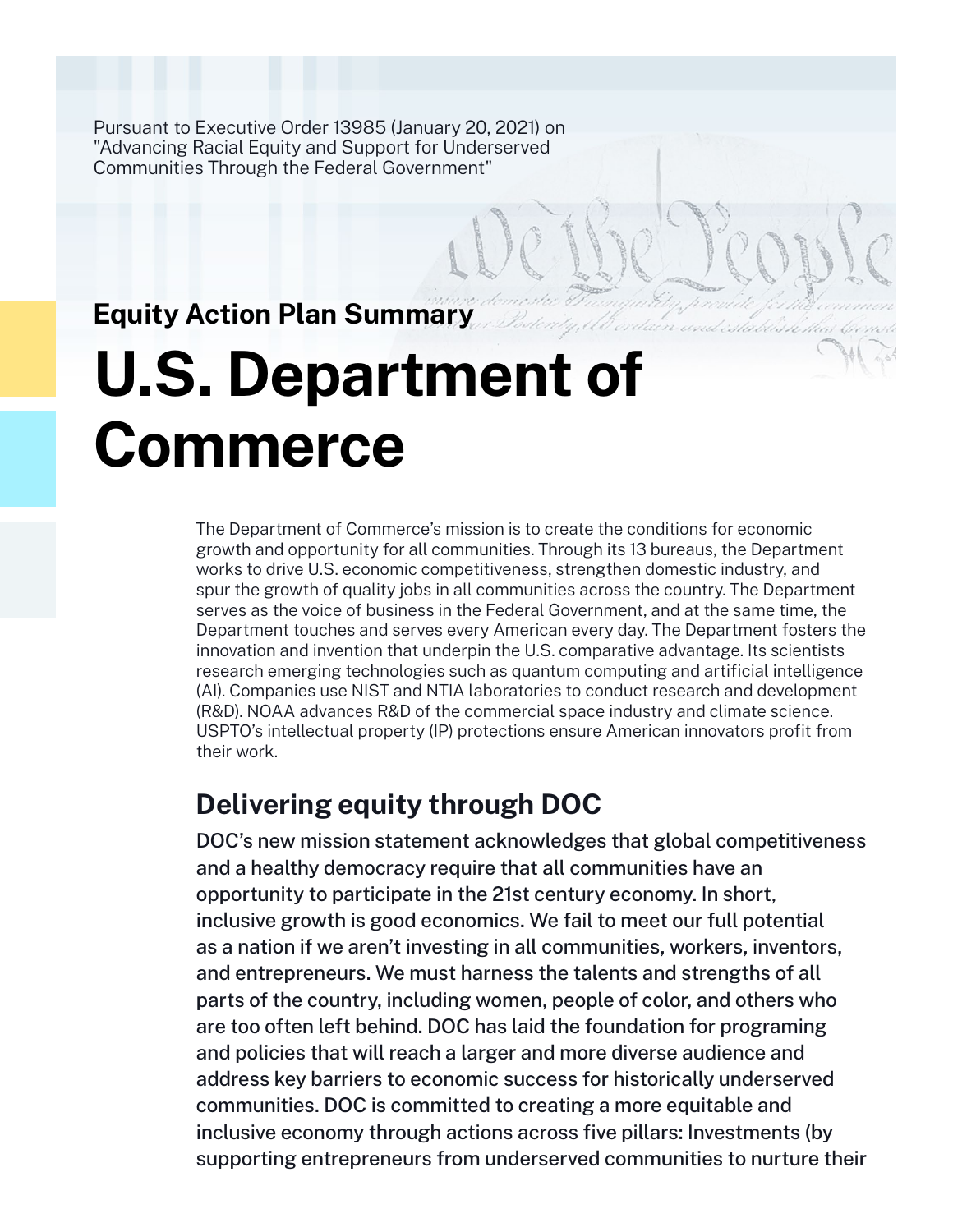companies at critical stages of development and growth); Capabilities and Knowledge Sharing (developing tools and resources for underserved entrepreneurs to successfully operate their companies); Opportunities (funding, training, and technical assistance programs and by establishing partnerships so that underrepresented groups can contribute to the emerging technologies space); People (ensuring that people and families can thrive in their communities by realizing gains from their participation in the economy); and Service Delivery (Department services that are data-driven and strengthened to meet the needs of underrepresented groups).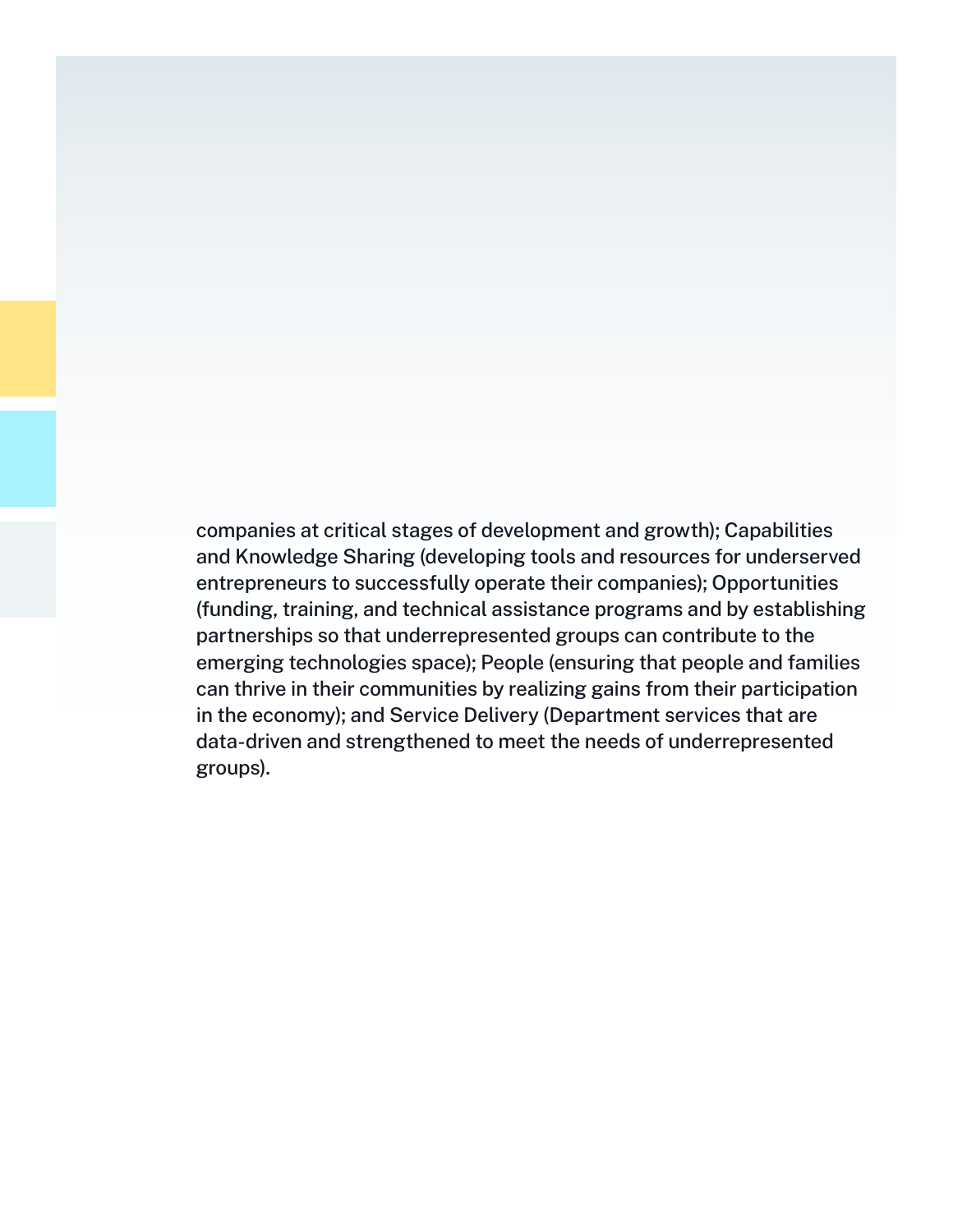### **Close the digital divide**

Broadband is an engine for opportunity in the modern economy and a necessary foundation for inclusive growth. Yet many Americans—and disproportionately those living in rural areas, on tribal lands, and in lowincome communities—do not have access to reliable, affordable highspeed broadband nor the tools to use such services, and a digital divide persists to this day. Maximizing broadband coverage and its meaningful use is imperative for national and individual success. To address this barrier, the Department will, through the National Telecommunications and Information Administration (NTIA), administer nearly \$50 billion in grant funds to invest in broadband infrastructure deployment, affordability, and digital inclusion efforts to help close the digital divide. The Department will focus its investments, outreach, and related technical assistance on those communities and other areas of the Nation that have largely been left behind in the digital revolution to ensure that all Americans have an opportunity to participate equitably in the modern digital economy. This effort will focus on expanding affordable and reliable access to broadband service through direct grants and by expanding universal access through state and community level broadband grants.

## **Ensure community development dollars advance racial equity and support underserved communities**

Communities of color and rural communities face barriers when it comes to economic development and job creation. These barriers include: a lack of awareness of opportunities, whether of grant programs to support economic development or technical assistance to aid in developing or implementing an economic plan; capacity constraints on effectively developing and/or implementing economic development plans; inadequate access to resources, including funding, or a network to support effective plan implementation; and certain economic programs that unintentionally disadvantage these communities because of the way the programs are designed, marketed or evaluated. To effectively address these challenges, DOC's Economic Development Administration (EDA) will engage in equitable program design, including by being intentional in the design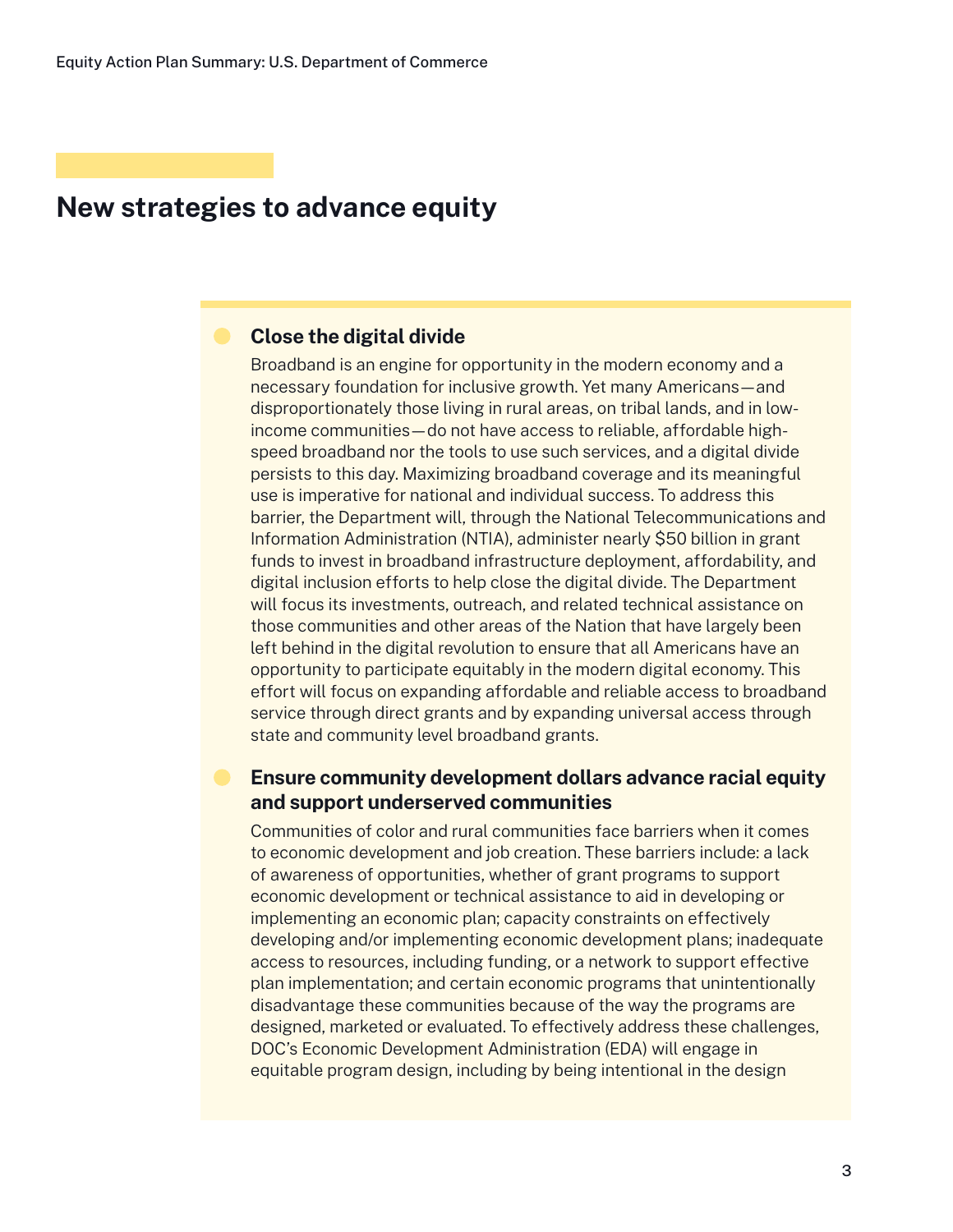of programs and Notices of Funding Opportunities; by being deliberate in outreach strategies to focus on reaching underserved populations by partnering with different government and external parties to reach these communities; by recruiting and selecting a diverse group of experienced reviewers; and by providing technical assistance to grantees, including from underserved communities to help ensure their success.

#### **Grow underserved business enterprises**

Growing underserved businesses enterprises can help to reduce the racial wealth gap, increase employment and opportunity in communities of color, and increase U.S. economic competitiveness. However, these enterprises face systematic barriers to growth in the U.S. economy, including disproportionate impact from COVID-19; less access to capital; and contracting barriers at the prime and subcontractor levels. To address these barriers, the Minority Business Development Agency (MBDA) will expand its services and reach to provide more underserved businesses with one-on-one counseling and technical assistance to grow revenue and increase employment, with special centers targeting assistance to specific industries or services such as exporting, advanced manufacturing, and procurement. MBDA will also provide technical assistance to underserved businesses accessing Treasury's State Small Business Credit Initiative program to support incubators and programs to help firms develop the networks and experience to pitch investors. Through the Federal Procurement Center (FCP), MBDA will provide business services, including (but not limited to) the development of a pool of federal contracting opportunities; direct matching of opportunities with qualified/vetted underserved businesses; relationship management, and deal sourcing initiatives.

#### **Strengthen small businesses in underserved communities by helping them be successful exporters**

Historically, small American businesses in underserved communities have had limited awareness of the opportunities and benefits of exporting and have faced greater challenges to growing and adding new jobs. Some of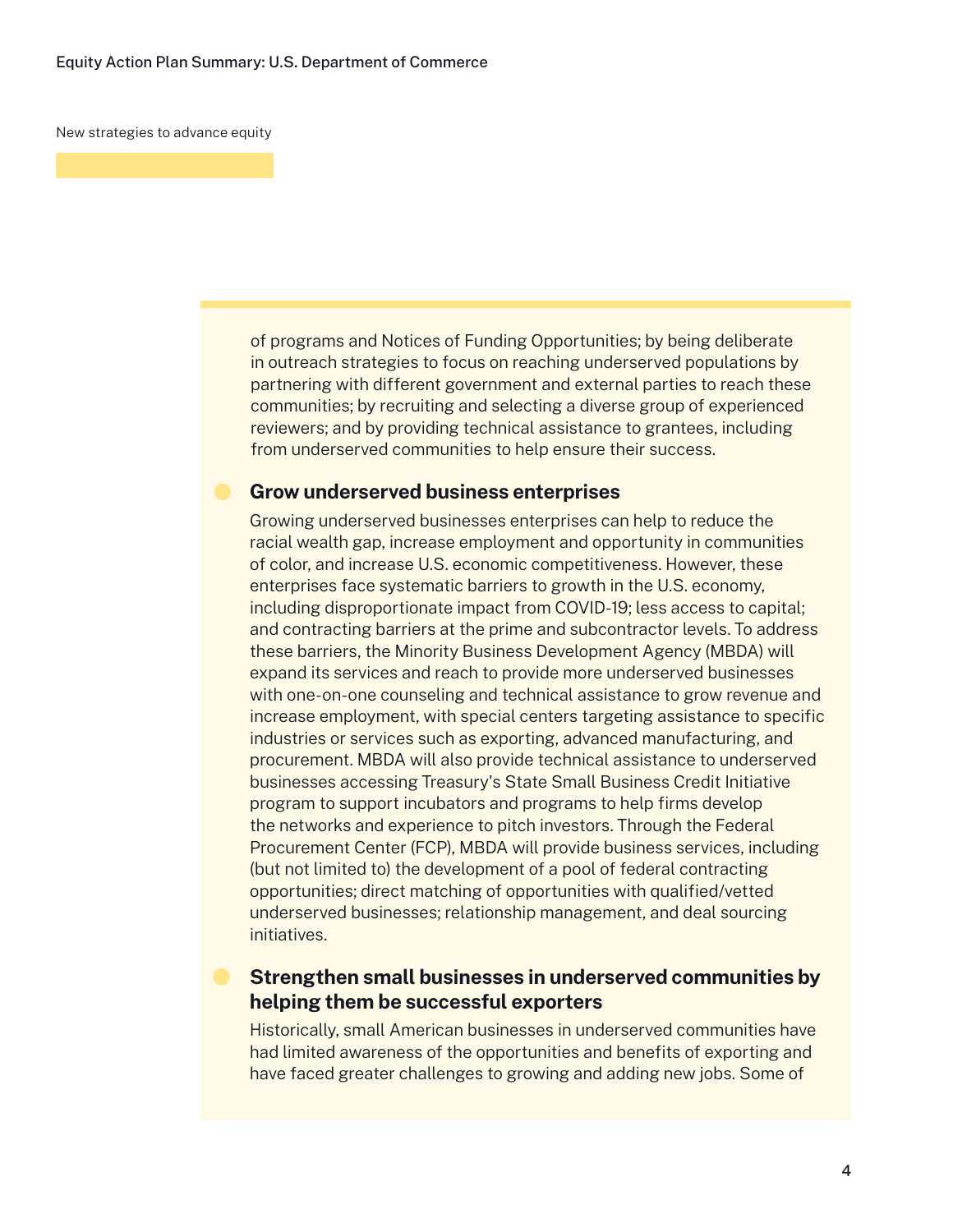those challenges include the requisite knowledge of export mechanics, financing, foreign legal and regulatory requirements, access to industryspecific market research, and avenues for meeting potential foreign partners and clients. To address these barriers, DOC's International Trade Administration (ITA) has committed to doubling the number of clients assisted in the next two fiscal years. ITA will focus on enhancing its accessibility and assistance to businesses in underserved communities and is targeting growth in the number of unique export clients assisted in underserved communities.

## **Increase access to patents for entrepreneurs from historically underserved communities**

Patenting is an essential step in the innovation pipeline, allowing entrepreneurs to develop new products and driving the long-term competitiveness of an economy. Entrepreneurs from historically underserved communities often face barriers to obtaining patents, including limited exposure and knowledge of the value of intellectual property (IP) protection and limited experience with the IP system. Recent research has demonstrated that the likelihood an individual will patent an innovation is determined by socioeconomic factors like parental wealth, race, gender, and geography. In response, the U.S. Patent Office (USPTO) will undertake initiatives, which include initiating educational programs for Historically Black Colleges and Universities (HBCUs), Tribal Colleges and Universities (TCU), Hispanic Serving Institutions (HSIs), Minority Serving Institutions (MSIs), women's colleges and community colleges to provide students and faculty with a train-the-trainer IP curriculum; by expanding its paid internship program for high schoolers to now add a program for college students that will also focus on equity; and by new measures which will alleviate the financial barriers to seeking IP assistance, via a clearinghouse to connect volunteer attorneys with independent trademark holders/applicants or small business owners.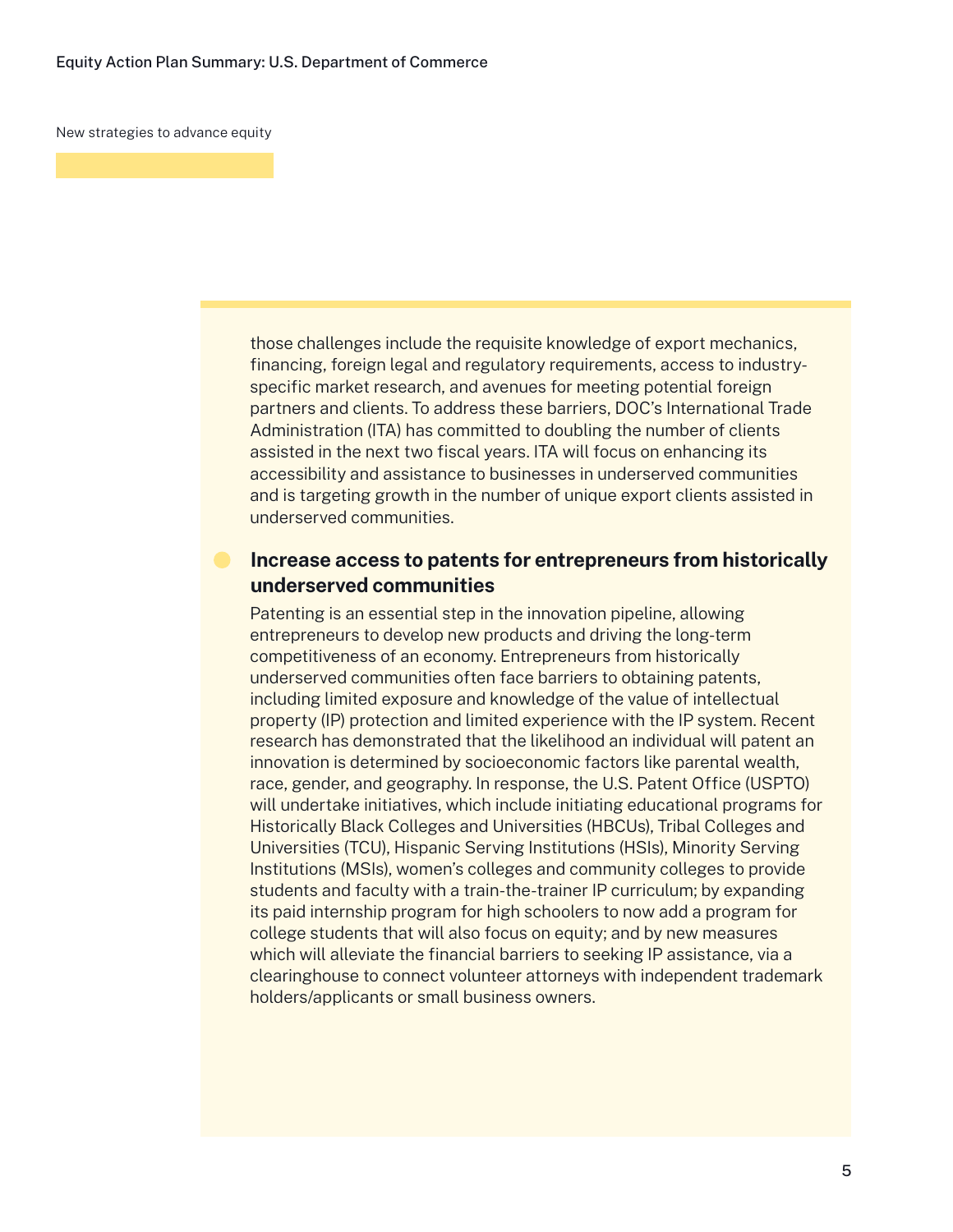# **Make DOC science and data more findable, accessible, and usable**

The Department's bureaus and programs are well known to traditional stakeholder groups, most of which have been working with the Department for decades. However, DOC recognizes that underserved communities may lack awareness of and/or accessibility to some of its bureaus' programs and services. DOC commits to leveraging cross-bureau and external strategic partnerships to drive a robust approach to engagement among underserved communities. Examples of this include the National Oceanic and Atmospheric Administration (NOAA) which will work across multiple programs to enhance community engagement to ensure historically underserved and socially vulnerable communities (HUSVC) can access the data and programs needed to build climate resilience. Another example is that the National Institute of Standards and Technology (NIST) will widen its educational outreach, including by participating in new industry forums, conferences, and meetings aimed at underserved communities, particularly emerging small- to medium-sized businesses. Finally, Census will continue to refine its recently launched CRE for Equity, a tool that measures an individual, household or community's capacity to absorb, endure, and recover from the socioeconomic impacts of a disaster.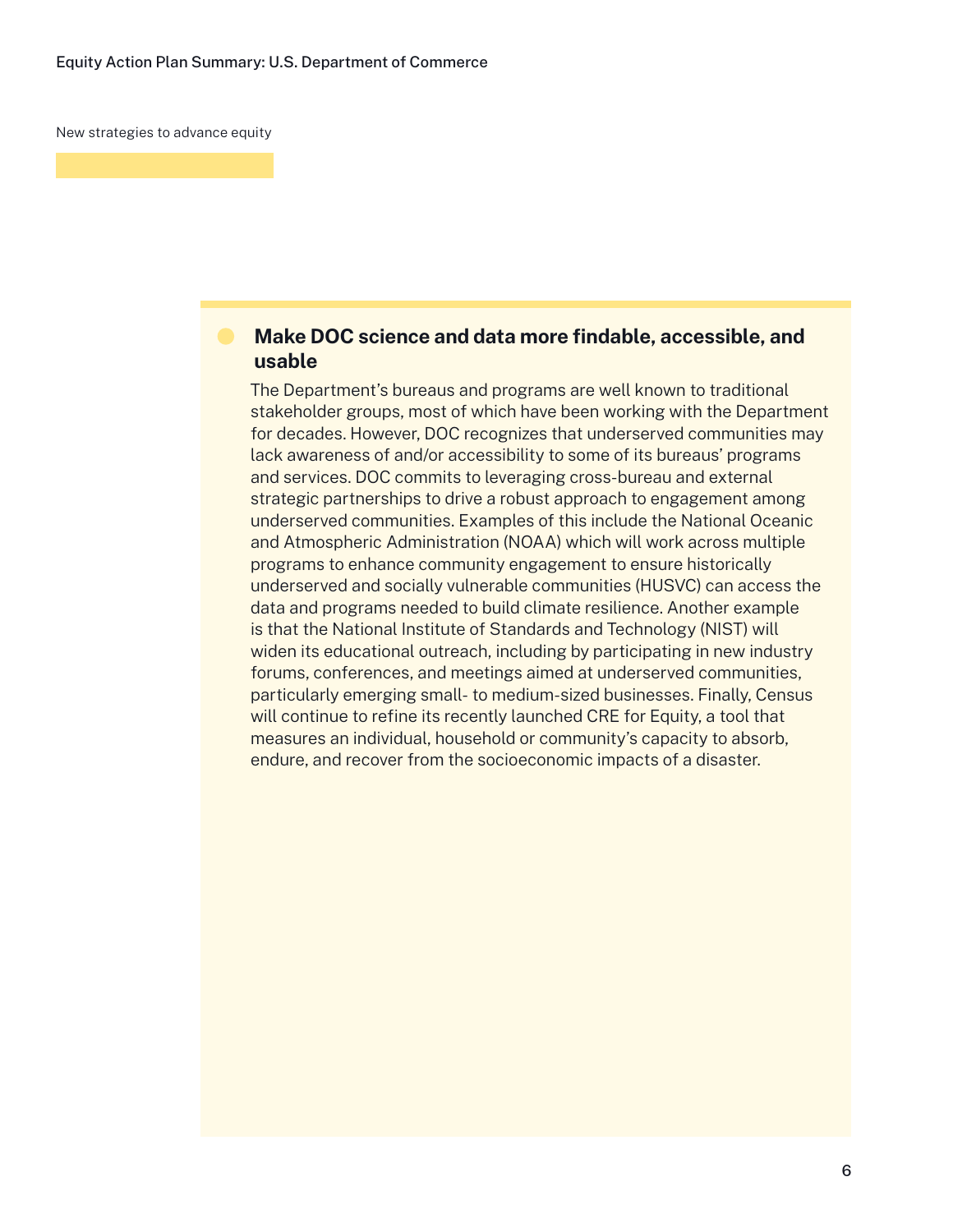## **This equity action plan builds on DOC's progress delivering on equity and racial justice in the first year of the Biden-Harris Administration.**

#### **Expanding broadband access**

In August 2021, the National Telecommunications and Information Administration (NTIA) launched the Office of Minority Broadband Initiatives (OMBI), which sits within the Office of Internet Connectivity and Growth (OICG). The OMBI, authorized by Section 902 of the Consolidated Appropriations Act of 2021, was created to expand NTIA's reach to engage HBCUs, TCUs, MSIs, and their surrounding anchor communities. NTIA also provided support to approximately 300+ individually identified tribes, prioritizing support for tribal organizations with limited or inadequate access to broadband as part of the Tribal Broadband Connectivity Program (TBCP). This resulted in over 300 applications (representing more than 450 Federally recognized tribes) requesting nearly \$6 billion in funds with \$980 million available. NTIA prepared over 1,000 participants as potential applicants for the Connecting Minority Communities (CMC) Pilot Program, which received more than 200 applications with requests totaling approximately \$833 million in funding (with \$268 million available).

## **Launching the Council for Inclusive Innovation**

The United States Patent and Trade Office (USPTO) launched the Council for Inclusive Innovation (CI2) under the chairmanship of DOC Secretary Gina Raimondo, which is designed to help develop a comprehensive national strategy to build a more inclusive innovation ecosystem.

#### **Strengthening the Minority Business Development Agency**

On November 15, 2021, the President signed the Minority Business Development Act of 2021 (Division K – Infrastructure Investment and Jobs Act PL. 117-58). The Act codifies the Minority Business Development Agency (MBDA) within the Department of Commerce and appoints an Under Secretary to lead MBDA. With newly granted authorities and resources, MBDA will expand programs in geographic regions and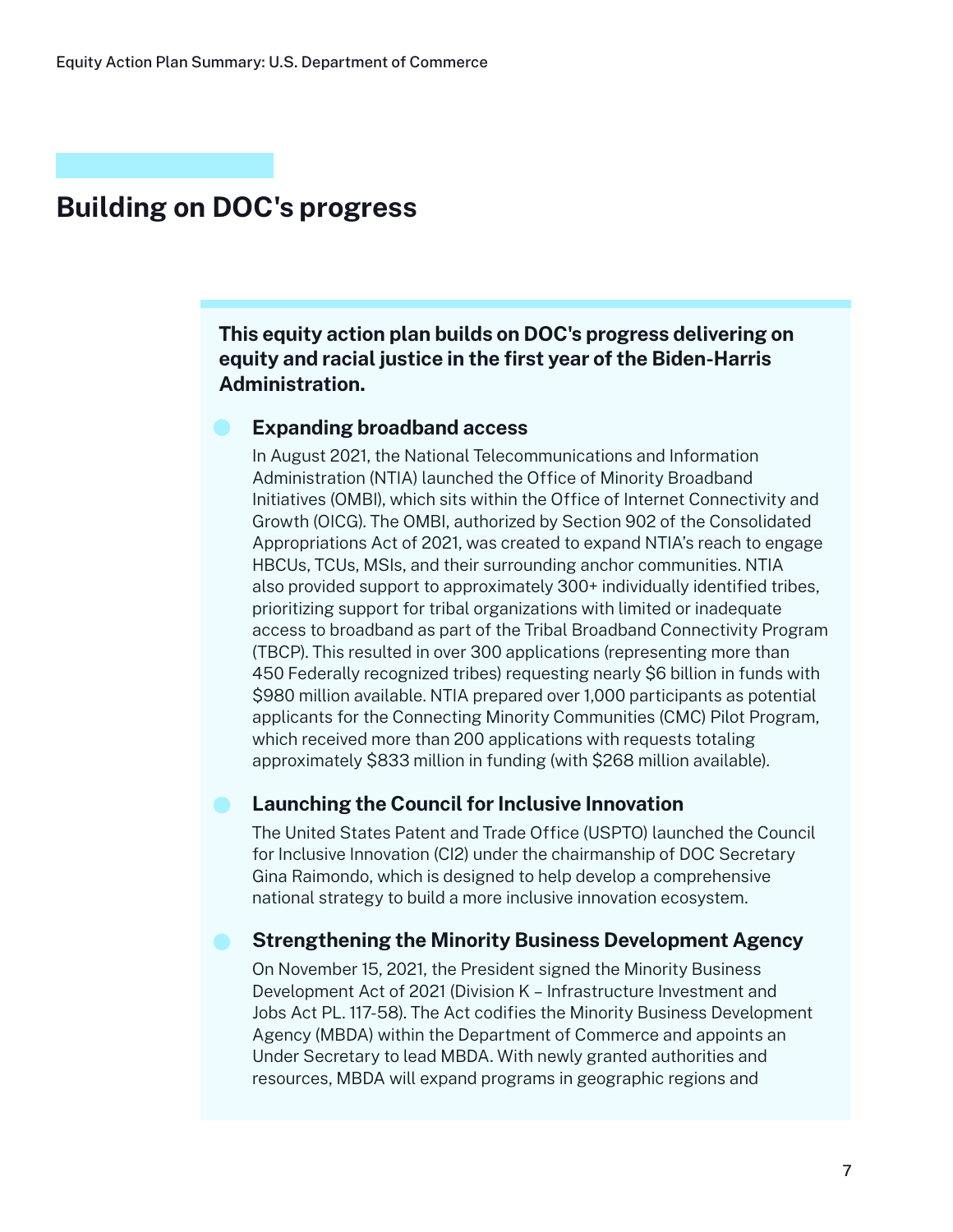communities where MBDA has not been present; better inform the agency and the federal government about the needs of underserved businesses, establishing capital forums and an advisory council; and serve as the federal government's go-to resource on all matters related to underserved businesses. The Act states that MBDA will be the federal coordination hub of all programs dedicated to underserved businesses, such as procurement and contracting. MBDA awarded approximately \$10 million under the CARES Act in funding to thirty business and specialty centers, which reached nearly one million small and minority businesses – securing over 1,500 loans valued at \$28.9 million, including Paycheck Protection Program (PPP) Loans and Economic Injury Disaster Loans (EIDL). In FY21, MBDA assisted minority-owned businesses in thirty-eight states and Puerto Rico in securing \$2 billion in contracts and \$708 million in financing and supported the creation and retention of nearly 14,000 jobs.

#### **Launching the Global Diversity Export Initiative**

The International Trade Association established the Global Diversity Export Initiative (GDEI), consisting of over 40 participants, to promote export solutions to reach underserved communities by leveraging the bureau's export assistant value chain and global network of offices with trade experts in more than 100 cities and 75 overseas markets.

#### **Enhancing diversity in manufacturing**

The National Institute of Standards and Technology (NIST) awarded funding to the Iowa Manufacturing Extension Partnership (MEP) Center and three additional MEP Centers via the Program Office Competitive Award Program for a project titled "Enhancing Diversity in Manufacturing'' that will increase student participation in industry internships across minority-serving institutions (MSI) – placing up to eight interns in the first year and up to sixteen interns in the second year.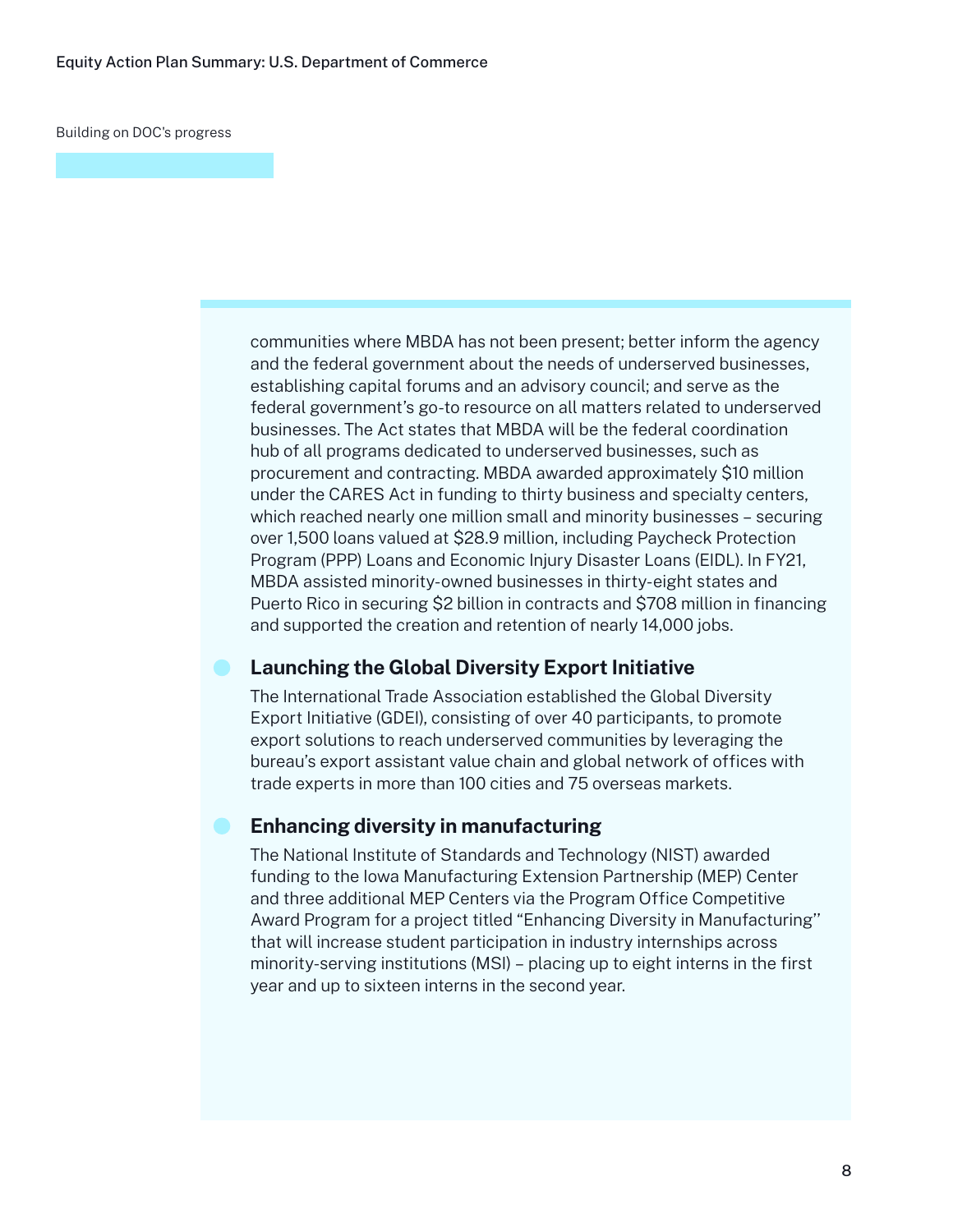#### **Strengthening civil rights**

The Secretary charged the Office of Civil Rights (OCR) with the responsibility of enforcing internal and external DEIA policies and practices at the department level. In support of this charge, DOC is currently developing a Departmental Administrative Order, which OCR will be responsible for enforcing, that will require bureaus to conduct regular equity assessments, which will focus on external service delivery.

#### **Supporting business networks in underserved communities**

The Bureaus of Industry and Security (BIS) leveraged the BIS Diversity, Equity, and Inclusion Council to nurture networks within underserved communities, such as Penn State's National Society of Black Engineers and the Hispanic Association of Colleges and Universities. DOC also partnered with the Government Printing Office and Office of Exporter Services to produce web-based diversity forward assets, which reflect a more diverse workplace – to include documents like export service supporting materials that are provided in secondary languages, such as Spanish.

## **Advancing program access**

The National Oceanic and Atmospheric Administration (NOAA) amended program operations for the Sea Grant Program to include using more inclusive language in national-level communications regarding fellowship and funding opportunities, establishing a sub-committee on social justice and resiliency as part of the National Sea Grant Advisory Board, initiating the Coastal, Ocean, and Marine Enterprise Inclusion and Network-Building Program to foster peer learning among students and professionals.